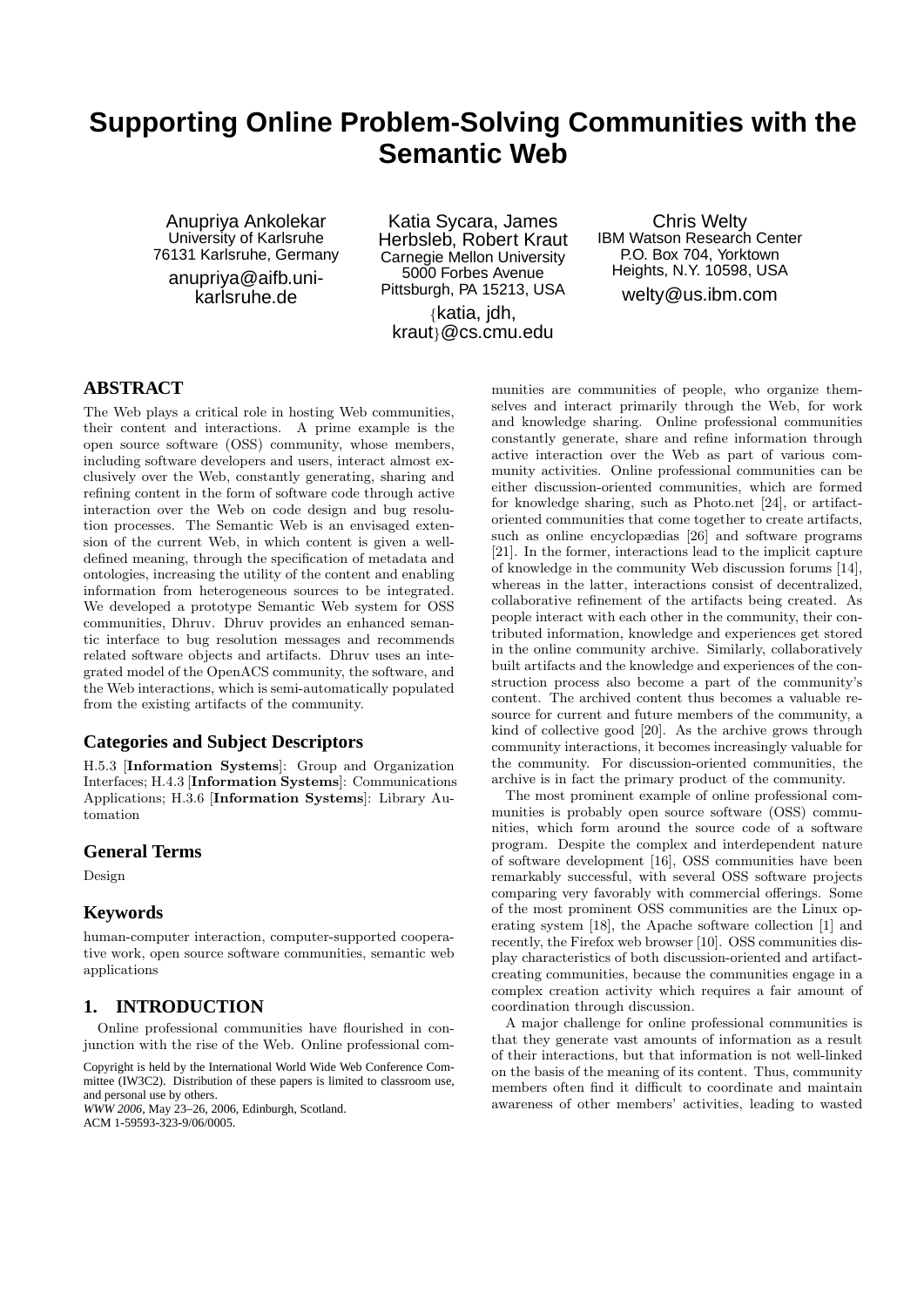labor and reduced productivity.

The Semantic Web [2] has been proposed and promoted as an enhancement to the current Web. The Semantic Web vision adds a layer of machine-comprehensible meta-data over information on the Web and defines ontologies that describe the semantics of the meta-data. By thus enabling Web information to be automatically processed based on some representation of its content, Semantic Web technologies can make unstructured or semi-structured Web information meaningful. In the context of online professional communities, they facilitate the linking of community information and artifacts on the basis of their content and interpretation. This allows for intelligent support of online professional communities in terms of providing better awareness of community interactions and activities.

We believe that providing increased semantic support will be beneficial to online professional communities. By constructing a semantic model of the content, the interactions and the structure of the community, the activities of an online professional community can be supported. In this paper, we describe Dhruv, a prototype demonstrating the feasibility and utility of transitioning existing online professional communities to semantically-linked online professional communities. In particular, Dhruv supports bug resolution in open source software communities.

We first examine OSS communities and their three layers of content, interactions and community in detail in Section 2. We then discuss bug resolution as an example of problemsolving activities within OSS communites (Section 2.4) and describe some of its challenges, noting that the related work (Section 4) thus far in this area does not address the challenges for these communities. We then describe Dhruv as a prototype system supporting bug resolution in OSS communities (Section 3) and present an overview of its implementation (Section 5). Finally, we discuss some of the issues that arise for transitioning existing Web communities into the Semantic Web (Section 6) and end with a discussion of future directions (Section 7).

# **2. OPEN SOURCE SOFTWARE COMMU-NITIES**

Open source software development typically consists of a series of activities around the software code [22]. These include the discovery that a bug exists or that new functionality is needed, determining who among the pool of active developers will work on the issue, identifying a solution to the issue, developing and testing the solution, (if needed) presenting the code changes to the core committers for review, and committing the code and documentation to the repository. In fact, it has been suggested that most open source software projects operate in what would conventionally be regarded as the software maintenance and evolution phases of the software lifecycle [14]. The original code that seeds an OSS community is typically developed by individuals or by commercial software development teams and then contributed to the open source domain. It is rare for an OSS community to form without any seed code.

OSS communities can be viewed as having three layers (see Figure 1): a content layer of software code, bug reports, documentation etc.; an interactions layer that builds on the content, as people interact through bug tracking systems and web forums to participate in activities around the code,

such as software development and bug resolution; and finally a community layer that is formed through the interactions that take place around the content. The community layer contains people and their various, dynamic roles in the OSS community.



Figure 1: The Three Layers of Community, Content and Interactions in an OSS Community

In the following, we discuss each of the three layers of community, content and interactions in detail.

## **2.1 Content**

The primary content of an OSS community is its software code. OSS communities typically form around an open source software program, a software program whose source code is publicly available. The communities' activities and interactions then revolve almost entirely around the program code, working to develop the program further, to fix bugs (defects in the software), to provide support on using the program, discuss future evolution of the software and so on. Essentially, the community performs the whole gamut of software development activities. In addition to the software code, OSS communities also create content in the form of bug reports about the software code, documentation and change logs.

### **2.2 Interactions**

OSS communities are virtual communities and accordingly, interact primarily through the Web. They use a variety of communication tools, including mailing lists for technical discussions and support, a bug tracking system for monitoring and fixing bugs, a CVS code repository for storing a common version of the source code. In addition, communities often use chat for more real-time communication. Within the OSS community, there is a strong culture of 'making it public', i.e. conducting all community interactions, such as answering questions, discussing plans and design details and reporting on project status, in public locations, such as the community mailing lists and other discussion forums [13]. Most such explicit interactions in an OSS community are discussions about some bug or a design detail or the best way to implement a new feature and any person can freely participate in such discussions. Archives of all past activity is usually available through the community website and can be browsed. Thus, the OSS communi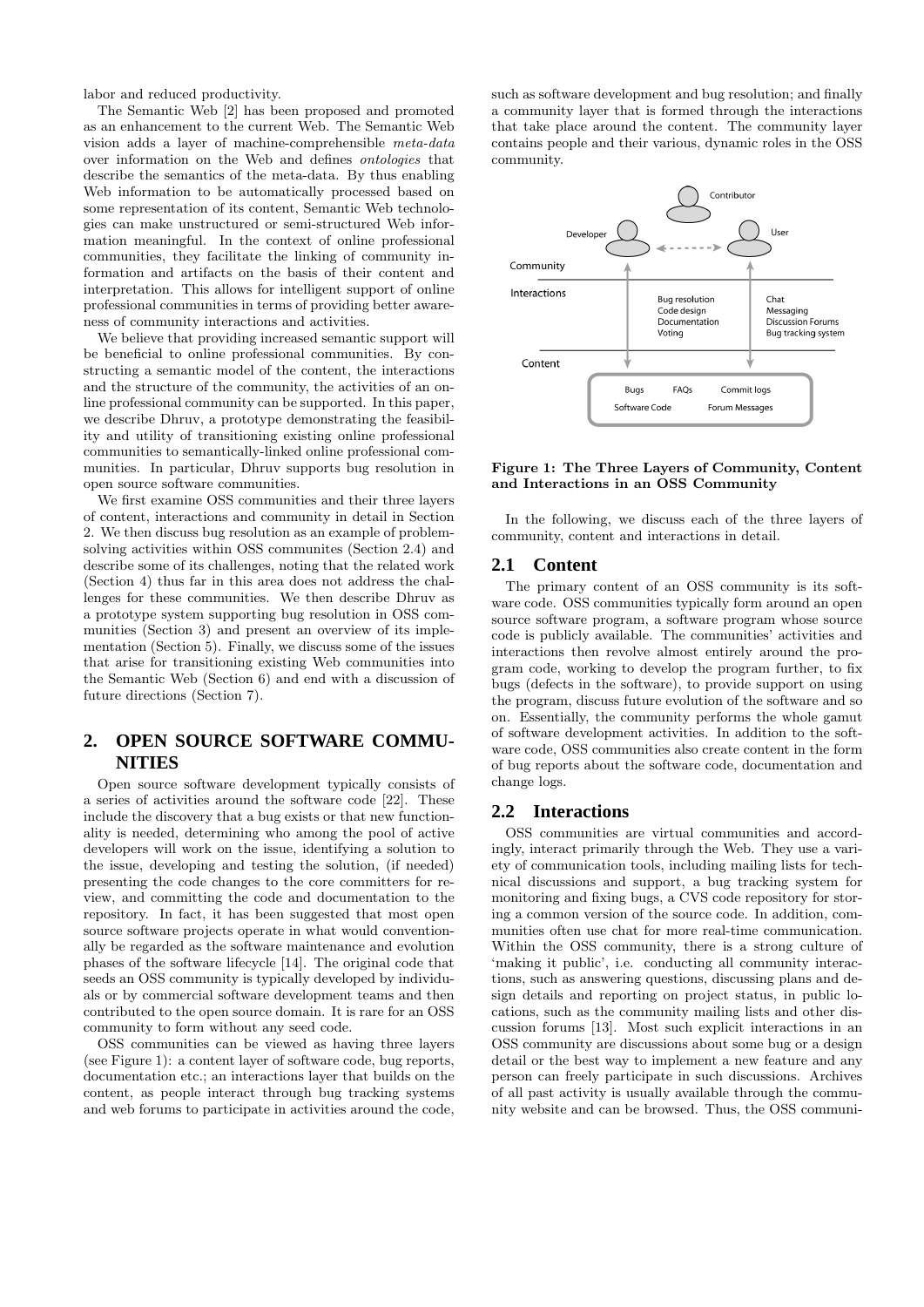ties use the Web primarily as a communication and storage medium.

# **2.3 Community**

OSS communities typically bring together a loose collection of volunteers: the active developers of the software, the end-users of the software, and anyone who has an interest in the software. They organize themselves as a community, creating roles for themselves (such as core developer, software contributer, end-user, etc.) and performing administrative functions, such as voting, marketing, etc., in addition to the main software development activities, such as source code design, code implementation, program maintenance etc. Open source software communities face the challenge of maintaining awareness of other developers so that they can coordinate their own work with others. Coordination becomes particularly important when developers are to work together over a long term. An activity-centric view then becomes crucial to providing adequate support, particularly since OSS communities have severely restricted communication compared to co-located software development: they communicate primarily through artifacts and email discussion.

# **2.4 Bug Resolution in Open Source Software Communities**

In order to participate effectively within the community, OSS community members need group awareness [7], i.e. they need to understand who is working on what in the community and how their work affects other community members. Such knowledge allows people to coordinate work effectively, anticipate other members' actions, discuss tasks and locate help  $[12]$ . There are three primary ways that an OSS community maintains such group awareness [13]: reading developer mailing lists, reading real-time chat logs and watching commits from the code repository.

The group awareness problem is most apparent during bug resolution. Bug resolution is a very important activity for OSS communities since it determines the quality of the code produce. It is often also a precursor to an official release of the source code. Bugs and feature requests are usually tracked by means of an issue tracking system such as Bugzilla [4] or the OpenACS Bugtracker [23]. Bug fixes or patches are sometimes also submitted through the bug tracking system. The community is encouraged to use the bug tracking systems, since it then becomes a single accesspoint for all modifications to be made to the code. In most OSS bug tracking tools, each such bug becomes a message board centered on the issue [14]. However, bug fixing is not as exciting as code design and development. Consequently, it often tends to get neglected.

Part of the problem is that since the community has collective responsibility for fixing bugs, no person is explicitly assigned to any bug. Every now and then, for example, before a software release, people will go through the bugs posted on the bug tracking tool, looking for bugs they can fix. This places the burden of finding bugs that can be fixed squarely on the people who can fix them. Thus, there can be a long delay before the bug gets to the attention of developers who can fix the bug. Of course, if a community member is really keen to get a bug fixed, they can always specially request help with the bug on the discussion forums. Community members are generally quite responsive and try

to help out as far as possible.

The bugs that do get submitted to the bug tracking tool may themselves not be genuine bugs. A common example of an invalid bug is one that cannot be reproduced. Determining that such bugs are invalid wastes developer time and clutters the bug tracking system.

Receiving duplicate or invalid bug reports is unfortunately quite common. In the Apache project, a few dedicated developers would usually go through the bug reports, mark duplicate bugs, remove mistaken bugs, fix simple bugs quickly, review and commit patches, and forwarding reports to the developer mailing lists if the bugs are considered critical [22]. However, not all OSS projects can afford dedicated developers to triage the bug reports and sorting through the bug reports remains a major problem.

The responsibility for fixing specific bugs can sometimes bounce between several developers or groups of developers before eventually being accepted. Sometimes developers will themselves bring bug reports to the attention of people, who can fix the bugs. Once the bug has been fixed or the enhancement developed, the bug tracking tool is searched for similar reports, so that those can also be closed.

To support community members in the normal process of bug resolution, the Semantic Web should support answering the kinds of questions that normally arise in in the minds of developers in the midst of bug resolution. Two kinds of questions that often arise when developers attempt to understand a program are 'what' and 'why' questions [17]. The 'what' question represents questions of the form 'What is this software object' or 'What does this software object do?'. The 'why' question represents questions about the purpose and rationale for sections of source code, such as 'Why is this fragment of code implemented in this particular way?'. Dhruv can support both these kinds of questions in the context of bug report comments. The former by presenting the definition of the object and its cross-links. The latter by providing cross-links to the discussions about the software object.

Both 'what' and 'why' questions are posed as soon as the unfamiliar software object is encountered [17]. Individual references to software objects in a bug report message are captured as code terms, as described in Section 3. To support the immediate answering of 'what' and 'why' questions, the extracted code terms and noun phrases themselves should be immediately clickable to get more information.

During the course of normal activities and interactions within the community, community members also tend to refer to other artifacts that explain a point or provide background information for it. Such links should be captured by Dhruv and presented meaningfully to community members. Inter-artifact linkage takes many forms:

- CVS commit logs refer to the bug reports that the commit fixes. They also often refer to a patch report whose patch is being committed. Less often, they may refer to forums discussions that contain the discussion that prompted the commit.
- Bug reports in the OpenACS Bugtracker have a slot for the patch reports that address the corresponding bugs. In addition, bug reports may refer to other bug reports that are either duplicates or report similar problems. Bug reports also refer to forum discussions, for example, when the bug was discussed on the forums prior to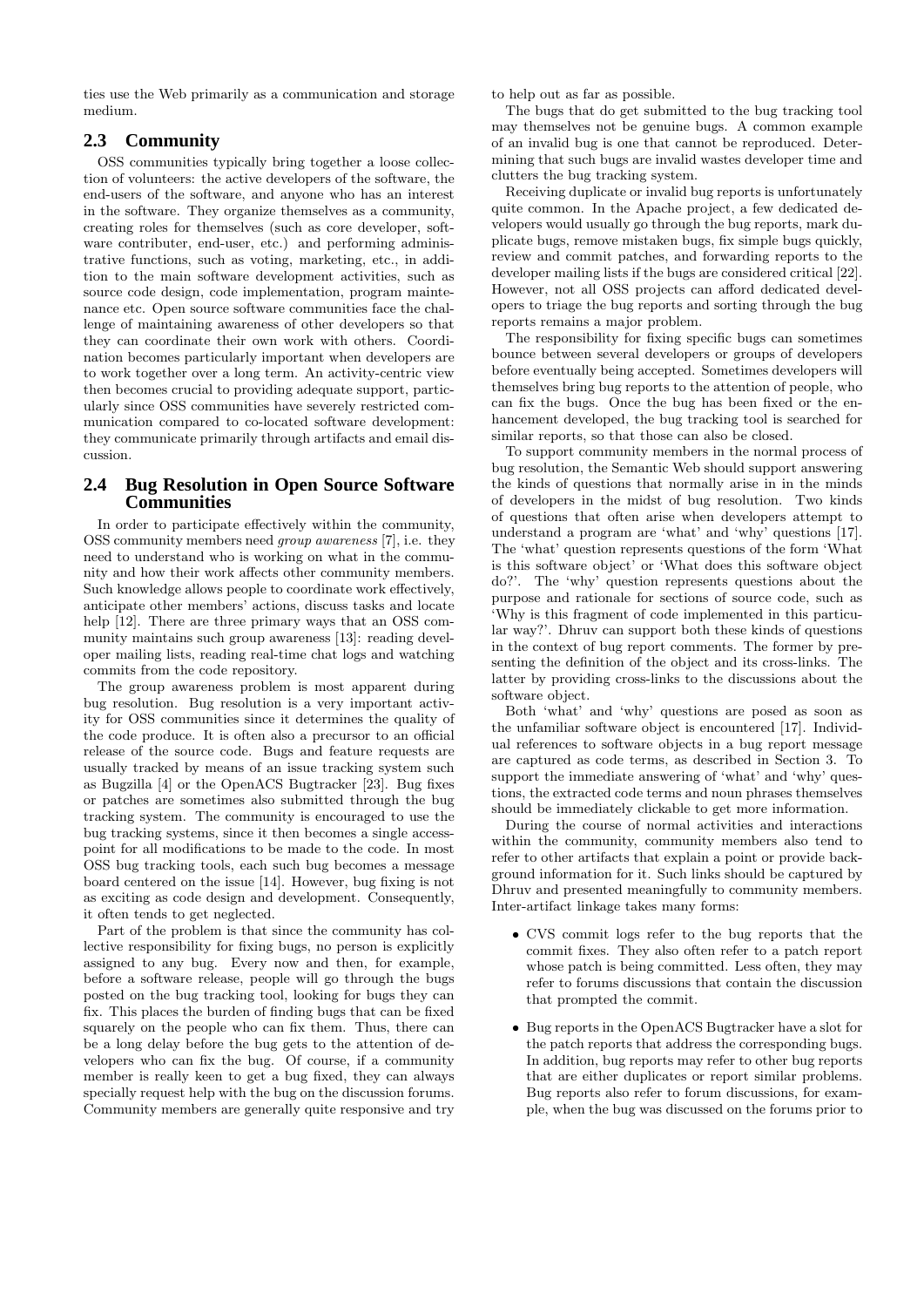#### 3/05/2004 Opened by Mark Aufflick

if you don't supply a var required by ad\_page\_contract, you get a server error: can't read "exception\_count": no such variable<br>while executing<br>"lang::util::localize \${exception\_count}" "ad\_parse\_template -params [list complaints] "/packages/acs-tcl/<br>(procedure "ad\_page\_contract" line 598)<br>invoked from within<br>"ad\_page\_contract {  $\frac{1}{\sqrt{2}}$ object\_one\_id  $\}$  " **Hide recs** People: Code: bootstrap.tcl apl.htm Bug reports: Parsing error when a user doesnot insert proper HTML tags (1833) return\_url in entry-edit should be "" not "." (382) Forums: ad page contract blocking less than symbol in form data (165028) multi var validation (89072)

### Figure 2: A bug report in Dhruv, displaying the highlighted links and artifact and people recommendations for each bug report message.

filing an official bug report. Similarly, bug reports also tend to refer to code files when describing the problem experienced and the suspected offending files.

- Similarly, forum discussions may refer to files, bug and patch reports, other forum discussions and CVS commit logs, as the need arises.
- Patch reports and files have significantly less interartifact linkage, but they may also link to files, bug and patch reports, forum discussions and CVS commit logs.

### **3. DHRUV**

In this section, we describe the creation of the community Semantic Web prototype, Dhruv. Dhruv performs two functions with respect to OSS bug resolution. First, it provides an enhanced semantic interface to messages posted during bug resolution. The enhanced interface allows community members to click on selected highlighted terms within the message, taking them to a cross-links page, which furnishes greater detail on the clicked term. The cross-links page primarily presents semantically related information about the term in the system and suggests related artifacts. Second, Dhruv provides a number of message recommendations of people, source code files, bug reports and discussions for each bug report message. These recommendations are determined by taking into account the semantic cross-links of each of the highlighted terms in the message.

Dhruv has been constructed for the OpenACS/dotLRN [23] OSS community. The OpenACS/dotLRN community has formed around the open source OpenACS (Open Architecture Community System) toolkit, for building scalable, community-oriented web applications. OpenACS provides the foundation for many web applications, including the open source dotLRN e-learning platform [6], and many websites, including Greenpeace [11].

Figure 2 shows a bug report in the Dhruv system with

# ad\_page\_contract

owl:Thing community:Resource code:SoftwareObject code:CodeBlock code:Function

### Metadata

### Defined in file:

acs-tcl/tcl/tcl-documentation-procs.tcl

Defined in namespace:

#### Authored by:

**Brown Stat** Louis River

#### Other functions in same file:

| ad complain                       |
|-----------------------------------|
| ad complaints count               |
| ad_complaints_get_list            |
| ad complaints init                |
| ad_complaints_parse_error_strings |
| ad complaints with key            |
| ad conn                           |
| ad footer                         |
| ad header with extra stuff        |
| ad html security check            |
| ad page contract                  |
| ad nage contract complaints       |
|                                   |

#### **Related artifacts**

Code files:

acs-templating/www/doc/demo/li rss-support/www/delete-2.tcl lars-blogger/www/admin/migrate categories.tcl acs-lang/www/admin/locale-set $p.tc$ general-comments/www/commer general-comments/www/commer acs-bootstrap-installer/installer/in webmail/www/folder-move-to.tcl ecommerce/www/admin/cat/subs add-2.tcl acs-subsite/www/pvt/set-on-vaca CVS logs: acs-lang/www/admin/locale-setp.tcl acs-bootstrap-installer/installer/ir acs-subsite/www/shared/session acs-service-contract/www/bindin oracle.xql acs-templating/tcl/currency-procs acs-events/sql/oracle/acs-events acs-bootstrap-installer/installer.to acs-tel/tel/tel-documentation-proc acs-admin/www/apm/file-watch.t calendar/www/view.tcl **Discussions** 

Thread 165028: ad page contra

### Figure 3: Cross-links page for a code term

highlighted terms in the text of a bug report message and artifact and people recommendations for each bug report message. The links highlighted gray-blue lead to more information on the highlighted text, namely the information in the cross-links page for the selected term. The lightly colored links indicate that this term is a special kind of link, so that community members can click on it and delve deeper into that concept if they wish to. However, the color is muted, so that people reading the bug report may ignore them and are not distracted by the links.

The cross-links page, as shown in Figure 3, lists various kinds of information about a code term, ad\_page\_contract, both the semantic in the knowledge base and the crosslinks of the term in the community semantic web. Since there are two kinds of terms: code terms and noun phrases, we have two separate kinds of pages for each. The noun phrases capture technical keywords used by the community, such as folder hierarchy, whereas the code terms capture software object references, such as the software procedures db\_transaction and lang::util::localize. Figure 3 displays the cross- links page for a code term, where Figure 4 shows the cross-links page for a noun phrase. Other kinds of extracted metadata, such as file names, which have corresponding semantic information in the knowledge base, are treated in the same way as code terms.

Structured metadata drawn from the knowledge base is displayed in the left column, while the right column displays related artifacts of various kinds. The related artifacts are categorized into different kinds of artifacts, such as code files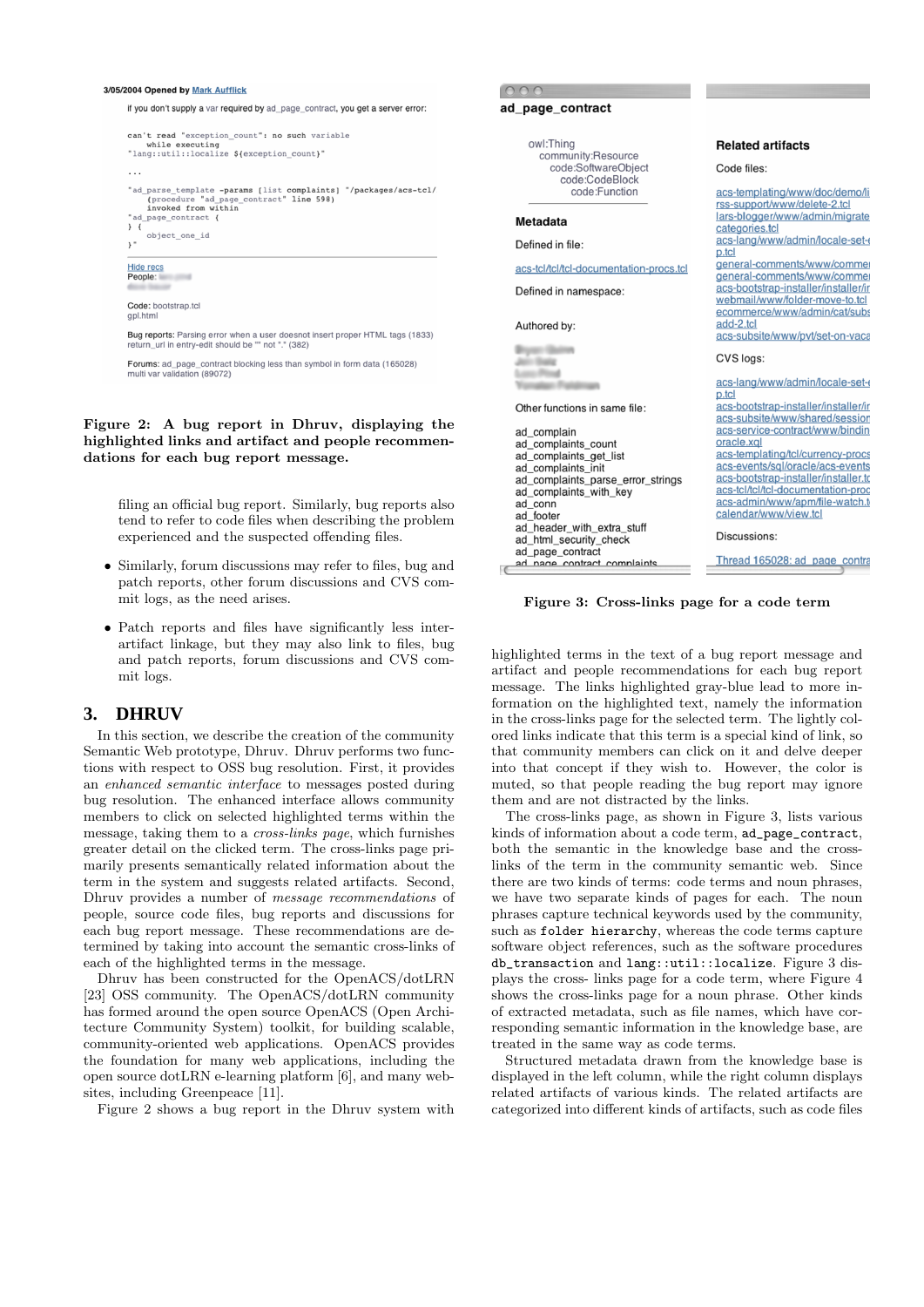#### $000$

#### page error

#### **Related artifacts**

Code files:

curriculum/www/horizontal.tcl curriculum/www/vertical.tcl curriculum/www/horizontal.adp curriculum/www/vertical.adp curriculum/www/ext.tcl curriculum/www/ext.adp<br>ecommerce/tcl/froogle-procs.tcl

#### CVS logs:

curriculum/www/horizontal.tcl curriculum/www/vertical.tcl curriculum/www/horizontal.adp curriculum/www/vertical.adp curriculum/www/ext.tcl curriculum/www/ext.adp

#### Discussions:

Thread 26549: ACS4.2 domain-based subsites working

### Bug reports:

Bug 989: Page error when requesting membership <u>Bug 1203: Orace software install from repository crashes</u> Bug 1606: ad page contract spews a page error if a regui Bug 1951: Page error upgrading in place from 5.1.0 to 5.1. Bug 1381: Cannot load a package with a duplicate Name Bug 1260: Error uploading file

Patch reports:

#### Figure 4: Cross-links for a noun phrase

and bug reports, because different artifacts carry different kinds of information about a given code term that a bug fixer might need.

Together, the highlighted links and cross-links pages comprise an enhanced interface to Dhruv's semantic data for individual terms. In addition, Dhruv also presents artifact recommendations for each message. When a community member comments on a bug report, Dhruv produces recommendations of related artifacts for the comment and appends them to the message, as depicted by Figure 2. Message recommendations represent key artifacts for the message as a whole, based on the cross-links of individual terms. They can represent a best guess for new developers, who are unsure where to start with the bug report. If a artifact is clearly related to the entire message, then the message recommendations ought to capture it and present a short-cut for developers looking at the bug report.

Figure 2 shows the message recommendations given by Dhruv. These recommendations are classified into several categories, just like the related artifacts for a term. The rationale is the same: to let people easily get to the different kinds of information represented by different artifacts.

### **4. RELATED WORK**

One of the first systems to explore the idea of expressing additional semantics of software code to assist software developers was the Software Information System (SIS), developed by Brachman et al. [3]. A SIS indexes the software source code and stores relationships that are frequently searched for by software developers during software maintenance. Such a system, while useful, would be inadequate in the context of OSS communities. Supporting bug resolution in OSS communities also requires a great understanding of the semantics of the content of developer messages and the context of the project and the actions of developers. The community semantic web essentially performs the same functions as an SIS, but is much broader in scope, encompassing a greater variety of information, such as bug reports and discussion messages.

An example closer to the open source software development context is Hipikat [5]. Hipikat is an Eclipse plug-in [9], which builds a group memory from all the artifacts in an open source project. Then, someone viewing the code or bugs is presented with information considered similar using information retrieval techniques. Hipikat differs from the approach presented here in that it focusses on the singledeveloper process of solving a bug. Our focus is on the multi-developer bug resolution processes that take place beyond the actual fixing of the bug, in particular the coordination required of multiple developers to fix the bug.

From the Semantic Web research area, there are a few applications of the Semantic Web variously to email and personal information [19], personal information management [25] and for browsing through marked-up Web content [8] and e-learning. Haystack [25] is an end-to-end Semantic Web application for personal information management. The concept is similar to that of the community semantic web, but it focusses on managing the personal information of a single user. Magpie [8] is a browser that exposes the semantic metadata of a Webpage to the end-user through right-clicks. Mangrove [19] is a 'semantic email system'. By augmenting email with simple metadata (e.g. yes/no for replies), an agent can process multiple emails and summarize the replies. To our knowledge, there are no Semantic Web applications that address problem-solving in Web communities.

In addition, most of the above related work (save Haystack) assumes the existence of domain ontologies and present tools to process information on their basis. However, there is a research gap in the application of Semantic Web to a specific domain, especially a dynamic domain constantly changing due to interactions of the Web community. Although individual components of the Semantic Web are well-developed, there is a need for more application knowledge of the Semantic Web. How can the Semantic Web be used by a Web community? What does it take to create a Semantic Web for an existing community? How does the introduction of the Semantic Web change the interactions of the community? How do community interactions enrich the Semantic Web itself? This paper attempts a first shot at addressing some of these questions.

# **5. IMPLEMENTATION OF DHRUV**

There are several requirements to realize the community semantic web sketched thus far. To begin with, we need a way to describe the semantics of information on the Web, namely the bug reports, discussion messages, documentation, source code files and commit logs. This is achieved by means of ontologies to describe community artifacts and metadata to populate the ontology TBoxes. Given metadata about information in the OSS community artifacts, we then need a way to relate metadata about different artifacts to each other. In other words, the Semantic Web needs to be able to express the relationships between various artifacts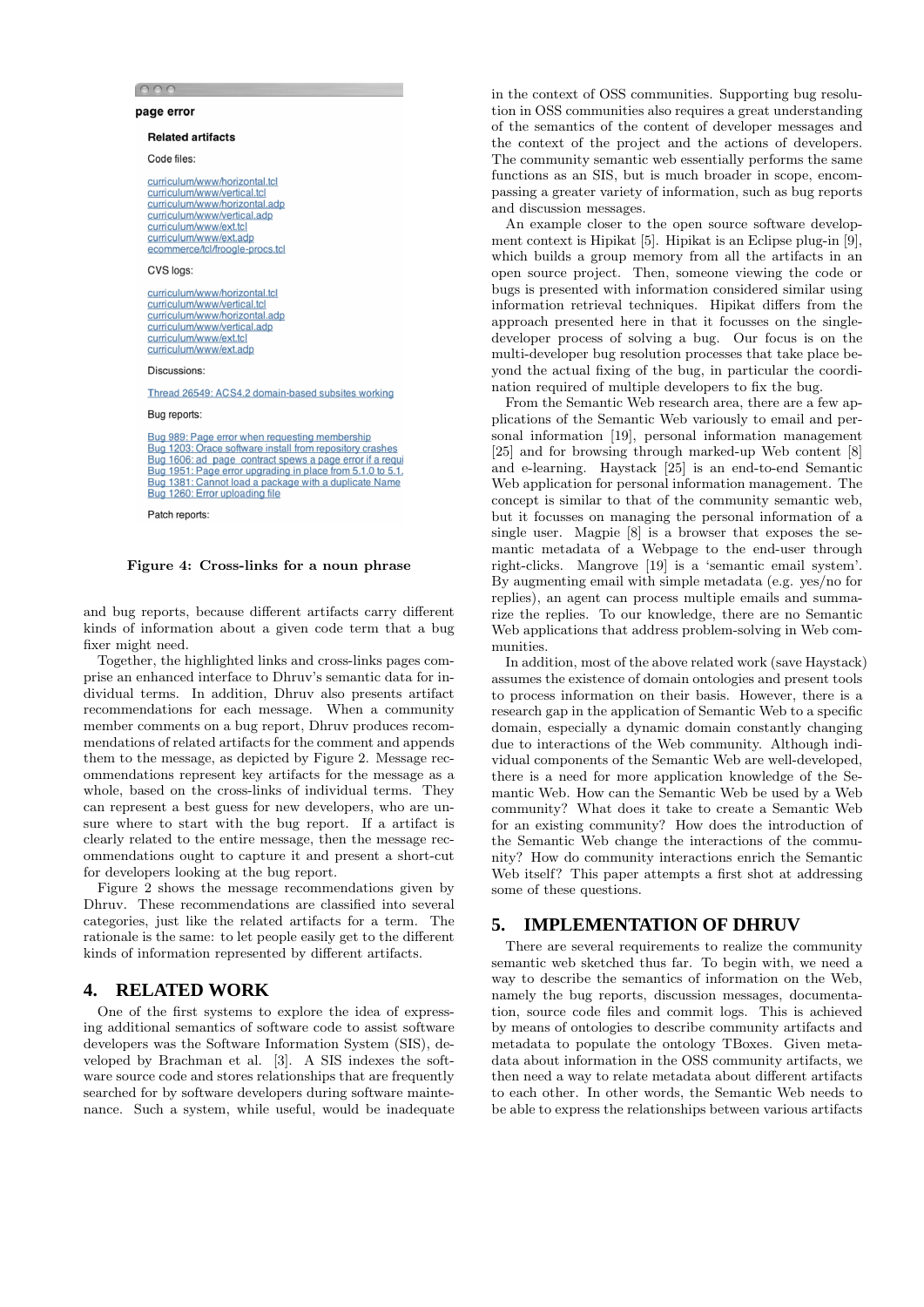through their metadata. By expressing metadata and their relationships in a machine-processable manner, we enable the automatic processing, classification and presentation of the artifacts. In addition, in order to interpret the semantics of community interactions, we require natural language processing to process the communication artifacts of a community. Finally, we need information retrieval techniques to retrieve communication artifacts when supporting bug resolution.

# **5.1 Ontologies**

To begin with, Dhruv requires an ontology that describes the structure of the project and provides a basis for determining how artifacts are related. We model all three layers of content, interactions and community of OpenACS. The content layer is modeled in two ontologies, the code ontology and the bugs ontology. These ontologies enable us to determine the location and context of given software objects and related bug reports. Essentially, these ontologies help identify the semantic context of a bug report message. The interactions ontology describes the structure of interactions around bug reports, files and discussions in an OSS community. Using the interactions ontology, Dhruv can identify people who are experts in the area of the bug. Finally, the community ontology describes the various roles in the community. Knowing the roles of people in the community, Dhruv can recommend people appropriate to their roles in the community. Thus, someone who has expertise in the area of the bug, but has never modified a file or submitted a patch, is likely to have the in-depth knowledge of the code required for fixing a bug. In the following, we give an overview of each of the ontologies. The complete ontologies can be found at the indicated URL.

1. Code Ontology: The code ontology is the core component of the OpenACS ontology and models the software source code. Given that all activities within an open source software community are primarily centred around the software source code, the code ontology is the most critical portion of the OpenACS ontology. All bugs occur somewhere in the source code and the ensuing discussion around the bug also takes place in referential context of the source code. The code ontology is therefore key to interpreting the semantics of other artifacts, especially message-based artifacts.

The code ontology<sup>1</sup> models the software source code in terms of the contained software objects, such as modules, packages, functions, namespaces, variables and database objects. In addition, code packages and procedures are usually distributed across several files. In order to connect commits performed on files, to actual blocks of code, the ontology models storage structure of the code, i.e. the file(s) in which a procedure (or package) is located.

Many of the concepts, such as code:Function and code:Table, do not model the real-world objects, such as functions and tables, completely. For example, they do not model columns of the table and return values of functions. However, this is inconsequential, since comprehensive modeling is not required by any of the reasoning tasks and is in fact detrimental to efficient

use of the concepts. The purpose of the code ontology is therefore primarily to model the location, type and partof relations for significant code objects.

2. Bugs Ontology:

The bugs ontology<sup>2</sup> is the other portion of the content layer. The bugs ontology models the information in the OpenACS Bugtracker: the bug reports, their attributes and the discussions around them. The bugs ontology is much simpler than the code ontology, containing 11 concepts and 15 properties. The core classes in the bugs ontology are bugs:Report and its two direct subclasses are bugs:BugReport and bugs:Patch-Report. These represent a bug report and a patch report respectively, filed in the OpenACS Bugtracker. Other classes model the various attributes of bug and patch reports, such as status, priority, submitter and so on.

3. Interactions Ontology: On top of the code ontology and the bugs ontology, lies the interactions ontology<sup>3</sup>, which models community interactions around artifacts. The interactions ontology therefore models people's actions on bug reports and on discussion forums. In the interactions ontology, interactions are modeled as follows: individual artifacts or interaction items may have interaction:Messages made by instances of the class community:Person. Each message is differentiated into several types, for example, the subclass interactions:OpenMessage, which refers to the action performed on the artifact by posting the message.

An interaction item represents an artifact, an instance of community:Resource, around which an interaction may take place. The class interactions:Interaction-Item has three direct subclasses interactions:Disc-Thread, bugs:Report and the class code:File. The classes bugs:Report and code:File have been discussed previously and support interactions in the form of discussions around bug reports and commit sequences on files respectively. The class interactions:Disc-Thread represents the set of all discussion threads in the OpenACS Forums.

Bug report comments are modeled because they contain valuable information that elaborates on the bug, its symptoms, possible fixes and trade-offs. Such information is very useful, for example, to a developer wishing to fix a similar bug. In addition, bug comments indicate the people who participated in the resolution of the bug and are therefore likely to have some expertise in the area of the bug. Similarly, comments or messages posted on web-based discussion forums are also modeled in the interactions ontology, since they may contain information that a developer needs to be aware of while fixing bugs.

4. Community Ontology: On top of the interactions ontology, lies the community ontology<sup>4</sup>, which models the online community in terms of the people taking part in the community interactions around artifacts

 $1$ http://www.cs.cmu.edu/~anupriya/code.owl

 $^{2}$ http://www.cs.cmu.edu/~anupriya/bugs.owl

<sup>3</sup> http://www.cs.cmu.edu/~anupriya/interactions.owl

<sup>4</sup> http://www.cs.cmu.edu/~anupriya/community.owl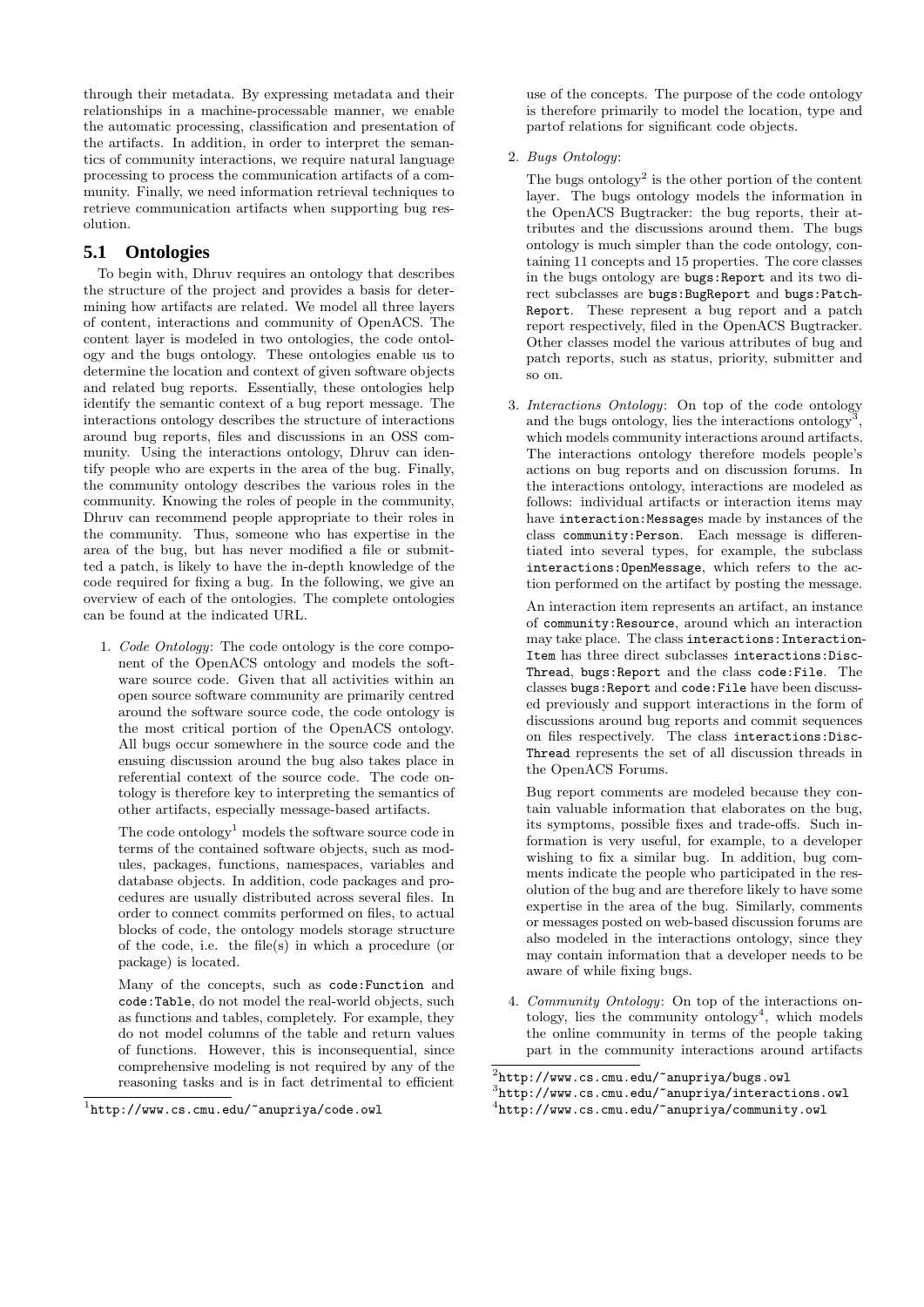and their roles. The community ontology therefore captures the semantics of the community layer. There are three key classes in the community ontology: the class community:Community, which contains numerous community:Resources and a number of instances of class community:Person.

The relatively simple structure and limited number of defined classes is intentional. Initial versions of the ontologies were much richer and more fine-grained, but the large number of instances that arise naturally from the modelling details of the code structure and the numerous interactions made reasoning computationally demanding. We therefore adopted a simpler ontological structure in order to be able to reason over the entire community corpus.

### **5.2 Generating Metadata**

Having defined classes and roles in the OpenACS ontology, namely the TBox, we can now consider how to define the instances that populate these classes, namely the ABox. These instances are gathered from the artifacts, namely source code files, CVS commit logs, bug and patch reports and discussion threads. The defined ontologies now need to be populated by metadata, for which Dhruv needs to identify meaningful terms and concepts within the community artifacts, namely the source code and the interaction messages of the community. There are two kinds of metadata: (a) references to code, files, packages, error traces, other bug reports and discussions, and (b) semantic concepts expressed as a technical vocabulary or jargon that is meaningful to community members. These extracted terms are highlighted by Dhruv within the message.



### Figure 5: An overview of the metadata generation process

A schematic of the metadata generation process is shown in Fig. 5. The metadata generation process uses a combination of hand-written parsing rules and information extraction patterns. We attempted to generate the instance data automatically as far as possible. There are several reasons for this. Firstly, it would be infeasible to define all the instances in the ontology manually. This is true for any ontology that aims to capture any sizable domain. Although it requires some upfront effort to teach a system like Dhruv to acquire data automatically, once the system is functioning, the incremental effort of data generation on the ontology developers and users is negligible.

By restricting ourselves to automatic instance acquisition, we also limit ourselves to capturing information that is high in structural semantics, but may be relatively shallow in its interpretational semantics. For the purposes of this exploratory study, though, this restriction is not severe. Important instances not captured automatically can always be added manually to the ABox. Naturally, the decision to acquire instances automatically has influenced the design of the TBox to an extent, in that only those concepts and properties were retained, whose instances could be determined automatically.

# **5.3 Cross-Links**

Having generated metadata for various kinds of software objects and community artifacts, Dhruv can now use the ontology relations created in the first step to identify the semantic context of the metadata generated in the previous step. This context consists of metadata from the ontologies and related artifacts as determined by text similarity. We call the artifacts identified by the context of an extracted term the cross-links for the term. The cross-links for each extracted term in the message is presented in a crosslinks page. The highlighted terms and cross-links pages together represent the enhanced semantic interface provided by Dhruv. We used various heuristics for generating crosslinks for terms. In particular, we identified artifacts and objects from noun phrases, from code terms and from references to other artifacts using information extraction techniques. A code term

Given a code term identified through information extraction, we build cross-linkages in two ways:

- 1. by identifying the type of software object it refers to and
- 2. by treating it as a noun phrase and using textual similarity to identify related resources.

An example of cross-linkages for a code term is shown in Figure 3 and for a noun phrase in Figure 4. Different kinds of cross-linkages are created for a code term depending on the type of software object in question, using numerous heuristics. We used heuristics such as the file a software object has been found in is an important part of the context for that software object; software objects that are semantically related are often given similar names; connecting namespaces to the functions they contain and functions to the variables they contains are valuable indicators of their function. For example, the names of variables often provide more insight into what a function does short of actually reading the definition of the function.

In order to identify people with related expertise, we examine their co-authorship of artifacts. If people tend to participate in the same bug reports and discussions and modify the same code files, albeit across different periods of time, then it is quite likely that they will have similar expertise. Thus co-authorship of artifacts has implicit in it shared expertise. If we consider every two people who co-author an artifact to have interacted, then the co-authorship heuristic essentially determines the professional 'social networks' of the community.

### **5.4 Recommendation Heuristics**

Given the semantic context or cross-links for message terms, Dhruv can now generate message recommendations. Dhruv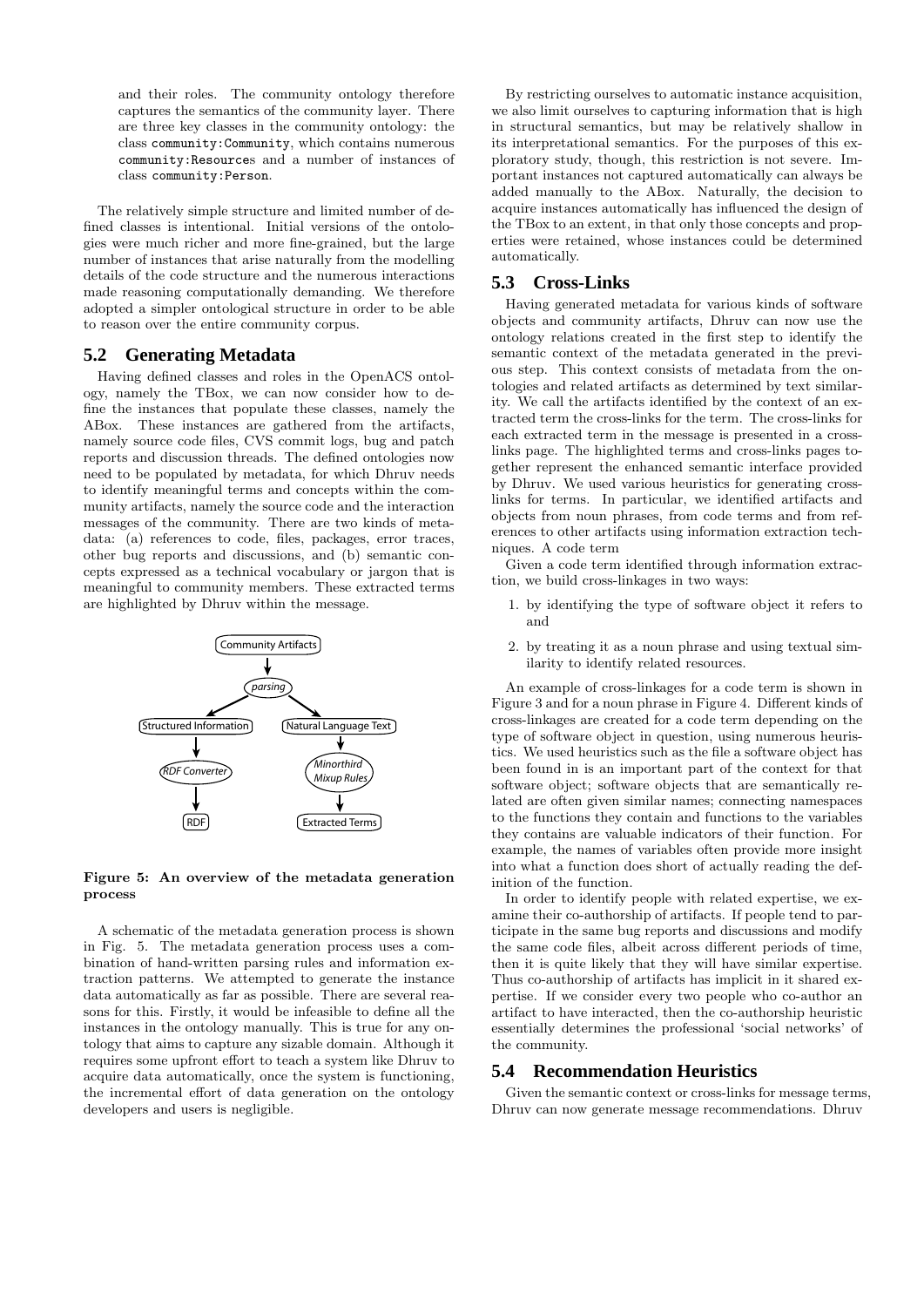gathers all the cross-links for a message and then prunes and ranks the list of artifacts using a number of heuristics. Dhruv utilizes the cross-links determined in the previous section to generate recommendations for each message in a bug report. The recommendations for each message are generated on the basis of the content of the message, i.e. its extracted metadata, namely code terms, noun phrases and artifact references. The artifacts referred to by the artifact references and by cross-links from the extracted metadata are accumulated and then pruned to generate the recommendations. Each type of cross-link is given a recommendation weight to reflect its importance in determining the recommendations. Artifacts are weighted according to the cross-link that picked them. Two different cross-links may suggest the same artifact. In this case, the artifact weights are summed up to give a new recommendation weight to the artifact. Finally, the recommendations are ranked according to descending weight and the top  $n$  recommendations are finally presented to the user.

In addition to the cross-links determined in the previous section, Dhruv uses a couple of heuristics specifically for generating bug report message recommendations. For example, artifacts that are cross-linked to by metadata captured from the bug report summary are given a higher recommendation weight, since the summary of a bug report is often the most informative text in the bug report. Human-endorsed artifacts that appear within a bug report message itself, are likely to be more reliable than the artifact references generated by Dhruv. Therefore, such within-message artifact references are given a high recommendation weight. Each bug report message adds a certain modicum of information to the bug report. The semantics of the bug report can only be determined by examining the entire bug report. Thus, in order to give recommendations for the most recent bug report message, Dhruv also utilizes the metadata of all previous messages in the bug report.

# **6. DISCUSSION**

Dhruv is an initial prototype of a community semantic web for OSS communities. The creation of Dhruv relied on light-weight processes that parsed existing web content and transformed it into semantic web content without interfering with the natural activities of the community. Making the transition from the Web to the Semantic Web as seamless as possible is an important requirement for Semantic Web applications.

A major obstacle in the creation of Dhruv is the large amount of data that is generated by the OSS community. The reasoners we tried to use within this work, namely Racer and Pellet, were unable to reason efficiently for large data. If the metadata input to the reasoners is inconsistent, then identifying which statement in the hundreds of statements caused an error to be flagged is itself an non-trivial task. This points to a huge gap for the Semantic Web. Reasoning about information on the Web necessarily brings with it the specter of huge data. Due to this, Dhruv could not take advantage of the full expressivity of description logics provided by OWL DL. Dhruv relied on cached information to generate its pages.

There is one system that does address the problem of efficient reasoning for large numbers of individuals: instance Store (iS) [15]. The iS system stores assertions about individuals and their types in a database, reducing reasoning over individuals to terminological reasoning. However, the current version of iS is limited to role-free reasoning of individuals, i.e. the ABox may have no axioms asserting role relationships between individuals. During the creation of Dhruv, this was deemed to be a major limitation. However, ultimately the primary use of ontologies in Dhruv is for the description, annotation and retrieval of large numbers of individuals. In hindsight, iS was probably the most appropriate system to use in Dhruv.

Dhruv does not make use of the open world assumption nor does it make use of ontologies distributed over multiple sites. As a small, self-contained community semantic web, Dhruv does not require them. It is simpler to implement Dhruv as a closed world with stable ontologies for individual communities. This also simplifies the ontology descriptions and reasoning. An ontology language like OWL then becomes primarily useful in linking up the ontologies of individual communities and enabling interoperation among them.

Within the current implementation of Dhruv, the inferencing and classification capabilities of the Semantic Web are underutilised. This is purely because current reasoners do not scale well to the numbers of objects dealt with by Dhruv. There are several possible uses for classification within Dhruv. A prime example is using inference to classify people into roles, such as bug fixer or core developer. The people recommendations can then use this role information to suggest appropriate people. For example, inactive members or people who have never participated in a bug resolution are unhelpful people recommendations for a bug report.

Inter-artifact links provide surprisingly useful information to Dhruv. Inter-artifact links are formed when the community explicitly links various artifacts together during the natural course of their interactions. These semantic cross-links are also rich enough to be useful in predicting the artifacts that are likely to be useful for a bug report. Inter-artifact links can be easily captured and represented by the Semantic Web beyond OSS communities, such as in discussionoriented online communities. Exposing semantic information to people such that they can browse the semantic links between artifacts is likely to be meaningful to people, rather than merely using the semantic information to compute related artifacts. The strength of the Semantic Web is its power to provide explanations for why certain artifacts are related or recommended. Within collaborative work contexts, such explanations can be as useful as the final answer.

A key feature of the Dhruv community semantic web prototype is that it is built from the 'outside'. In other words, it represents a way to take an existing online OSS community and transform it into a semantic community. This contributes to the ease of deployment for the Semantic Web and reduces the adoption barrier for online communities.

The ontologies in Dhruv are fairly general and domainindependent. They can be used for a community semantic web by any OSS community built around an OpenACS website. Modeling other OSS communities will require some modification of Dhruv, primarily in the processes used to gather semantic metadata in OpenACS. Various components of Dhruv, such as the metadata extraction and the heuristics for determining cross-links are independent modules that can be extended depending on the need. The recommendations of Dhruv can potentially be improved by plugging in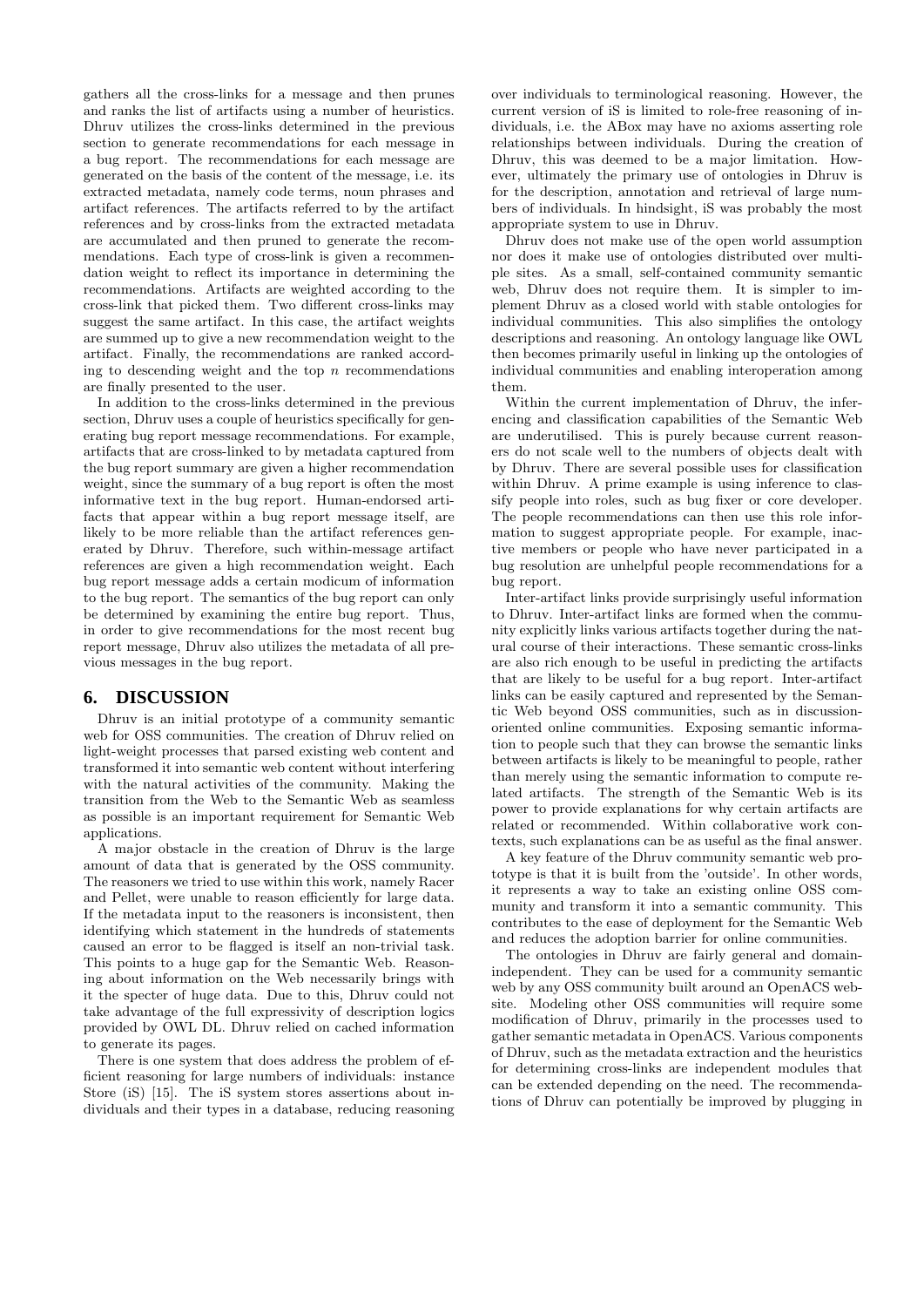state-of-the-art tools and techniques for these modules.

The current version of Dhruv represents a initial step in the realization of a community semantic web. By modeling individual communities and community processes more closely and by developing more specific ontologies, we can improve on the current version to provide comprehensive and tailored support to online professional communities.

### **6.1 Lessons Learnt**

The most important lesson learnt as a result of this work is that the Semantic Web needs ways to handle large amounts of data. The Semantic Web reasoning infrastructure will need to deal with significant amounts of data on the Web and current reasoners for OWL are easily overwhelmed with data. For this reason, we were not able to make full use of the semantic inferencing possibilities offered by the Semantic Web. Instead, we opted for a simpler, less expressive set of ontologies for modeling the OpenACS community. The fact that this simpler modeling also proved to be so valuable to the OpenACS community attests to the value of semantics and the lack thereof in current systems.

The Semantic Web also needs more domain-specific ontologies. Although there has been an effort to develop upper ontologies for several domains, these need to be linked to more specific ontologies or categories that are used within actual work domains. Thus, for Dhruv, we could not make use of any existing ontology. Instead, we needed to construct specialized ontologies for use in the context of the community work artifacts.

Contact with the OpenACS community members suggested they were keen on being involved in the improvement and extension of Dhruv. The community is technically sophisticated enough to understand how Dhruv works and to handle and maintain the explicit semantics used within Dhruv. This is an audience unlike that of typical ontology-based systems, where there is a sharp distinction between the users of the system and the knowledge engineers who design the system. Furthermore, systems that do not require developers to change their system or ways of working are wellregarded. The community appreciated the lightweight and non-intrusive nature of Dhruv in comparison to other knowledge management systems, citing it as a major factor in their enthusiasm for Dhruv.

# **7. CONCLUSIONS AND FUTURE WORK**

The primary contribution of this research work has been to demonstrate the feasibility of capturing the semantics of a comprehensive set of artifacts to support bug resolution in OSS communities. In particular, we developed:

- 1. A model and knowledge base for the OpenACS community, their software content and interactions. The model can be generalized to any OSS community and to other online professional communities.
- 2. Tools and techniques to automatically extract and annotate Web information with respect to the ontologies mentioned above. In addition, we developed rules and heuristics to generate cross-links between OSS artifacts.
- 3. A framework for the use of the Semantic Web in the context of OSS development and more generally, for

collaboration in web communities as well as in software development. We demonstrated the potential of a community Semantic Web for OSS communities.

With respect to research in the Semantic Web community, our work is the first to focus on supporting problem-solving in Web communities. Given that thriving Web communities have been integral to the success of the Web, it is imperative that the evolution of Semantic Web communities from Web communities be explored. However, this area of research has remain essentially unexplored until now. In this work, we demonstrated the transition of the content of an existing Web community, OpenACS, to Semantic Web content. In addition, we explored how the Semantic Web can support problem-solving interactions within Web communities by providing supporting information from the existing archive of the community.

Another contribution of this research in the Semantic Web area is to develop several domain-specific ontologies to model OSS communities. The ontologies describe various interaction artifacts of OSS development, such as bug reports, discussion threads and commit log information, and associated web community processes. The code ontology describes OpenACS code and can be used with slight modifications for other OSS community websites.

The primary next step for this work is performing a rigorous evaluation of Dhruv. There are several components to this: an evaluation of the metadata generation methods, of the recommendation heuristics and an evaluation of the functionality in the context of the OpenACS community. The most promising direction of future work is actual deployment of Dhruv in the OpenACS community. Initial contact with the community revealed that they are highly enthusiastic about Dhruv and ready to help to bring about the eventual use of Dhruv in the community. Deploying Dhruv in the OpenACS community will allow the community to get involved in the use, maintenance and future evolution of Dhruv.

Real-world deployment will also give us the opportunity to improve individual components of Dhruv. In this work, we focused on simple techniques to demonstrate a proofof- concept. To take the prototype and transform it into a working system, we need to use more sophisticated state-ofthe-art techniques for various components of Dhruv, such as metadata extraction and the generation of cross-links.

Dhruv is likely to be particularly useful for novice developers, who wish to participate more substantially in the community. By making it easier for newcomers to understand the context of a bug report and to explore the source code related to the bug report, Dhruv helps newcomers to participate in bug resolution more effectively and perhaps even develop fixes for the bug. This is likely to help attract new developers to the community and help compensate for the typical lack of documentation in OSS communities that turns away novice developers from a community and a code base. Future work to extend Dhruv to support newcomers more thoroughly and explicitly can have significant effect on OSS communities.

The concept underlying Dhruv is fairly simple and general: identify a structured portion of the semantics of interactions and attempt to support interactions by making the semantics explicit. There is huge scope for applying this concept to other contexts beyond bug resolution in OSS communities. The enhanced semantic interface provided by